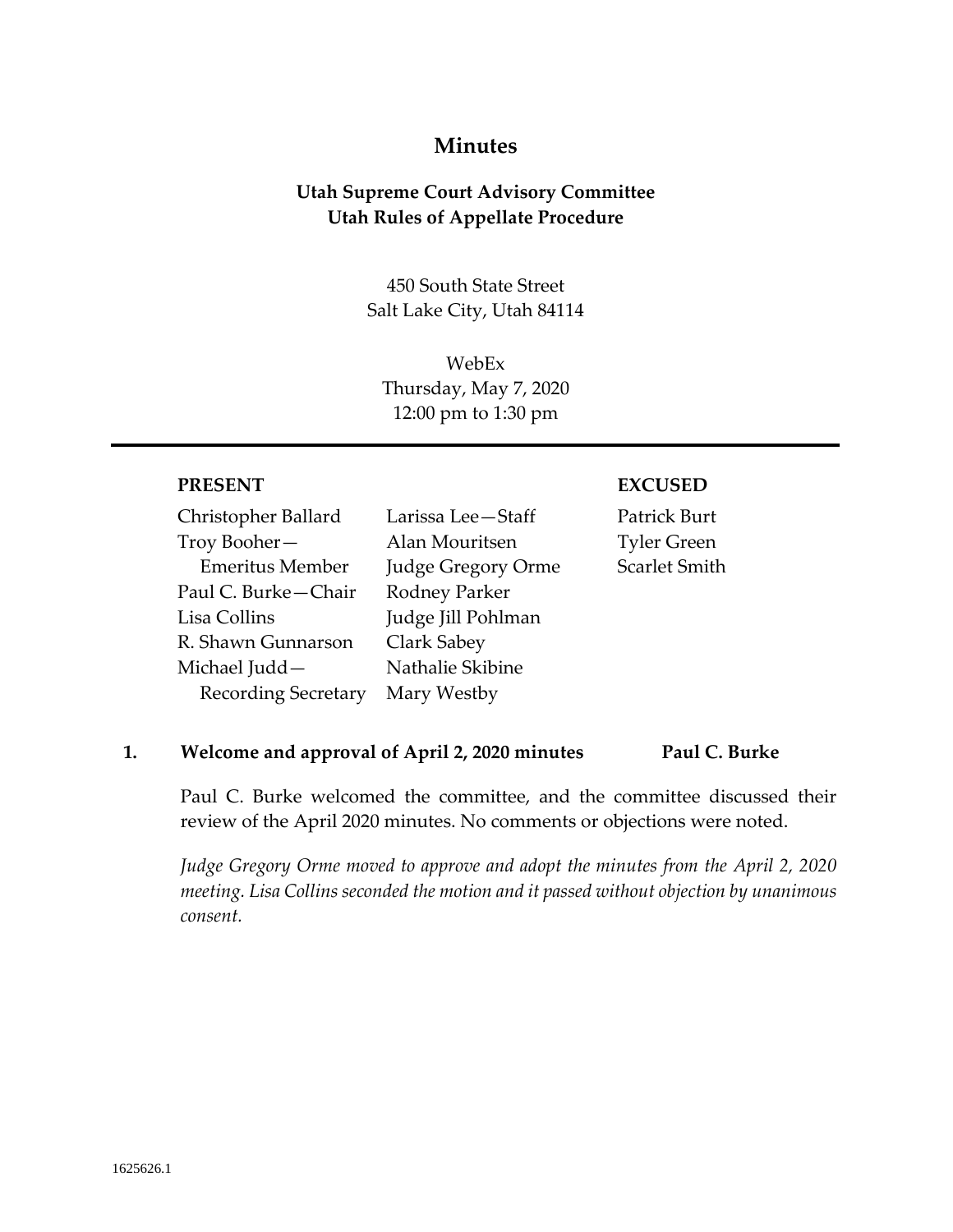### **2. Discussion: Legislative update (if any) Paul C. Burke**

**Judge Jill Pohlman Christopher Ballard**

The Legislative Outreach Subcommittee reported that there were no updates related to legislative outreach.

#### **3. Action:**

### **Clark Sabey**

# **Rule 8 – Stay or injunction pending appeal**

Clark Sabey introduced proposed language related to Rule 8. Troy Booher offered recommendations regarding restructuring provisions and clarifying internal references and the committee discussed that restructuring at length. Shawn Gunnarson raised a separate restructuring question related to how a provision related to criminal stays is "broken out" in the rule. The committee worked together to make significant organizational changes to clarify the proposed amendment.

With Mr. Booher leading out, the committee also worked to develop language that addresses the problems and delays associated with successive requests for the same relief aimed first at the trial court and then the appellate court.

*Rodney Parker moved to table the proposed amendments to give the committee additional time to consider the rule in full before it's put before the committee for a vote. Christopher Ballard seconded the motion and it passed without objection by unanimous consent.*

## **4. Action: Rule 48 – Time for petitioning**

**Judge Jill Pohlman Clark Sabey Larissa Lee**

Larissa Lee introduced proposed language for Rule 48 and explained that she, Judge Jill Pohlman, Clark Sabey, and Lisa Collins had met offline to discuss a format for this amendment. The committee discussed whether a request for extension that comes *after* the deadline should require a showing of *either* good cause or excusable neglect or *both* good cause and excusable neglect. Mr. Booher mentioned that Rule 4 contains similar language and urged the committee to consider those parallel stretches of language in tandem.

The committee clarified the proposed language to ensure it is consistent with both recent amendments made to other rules and with existing practices.